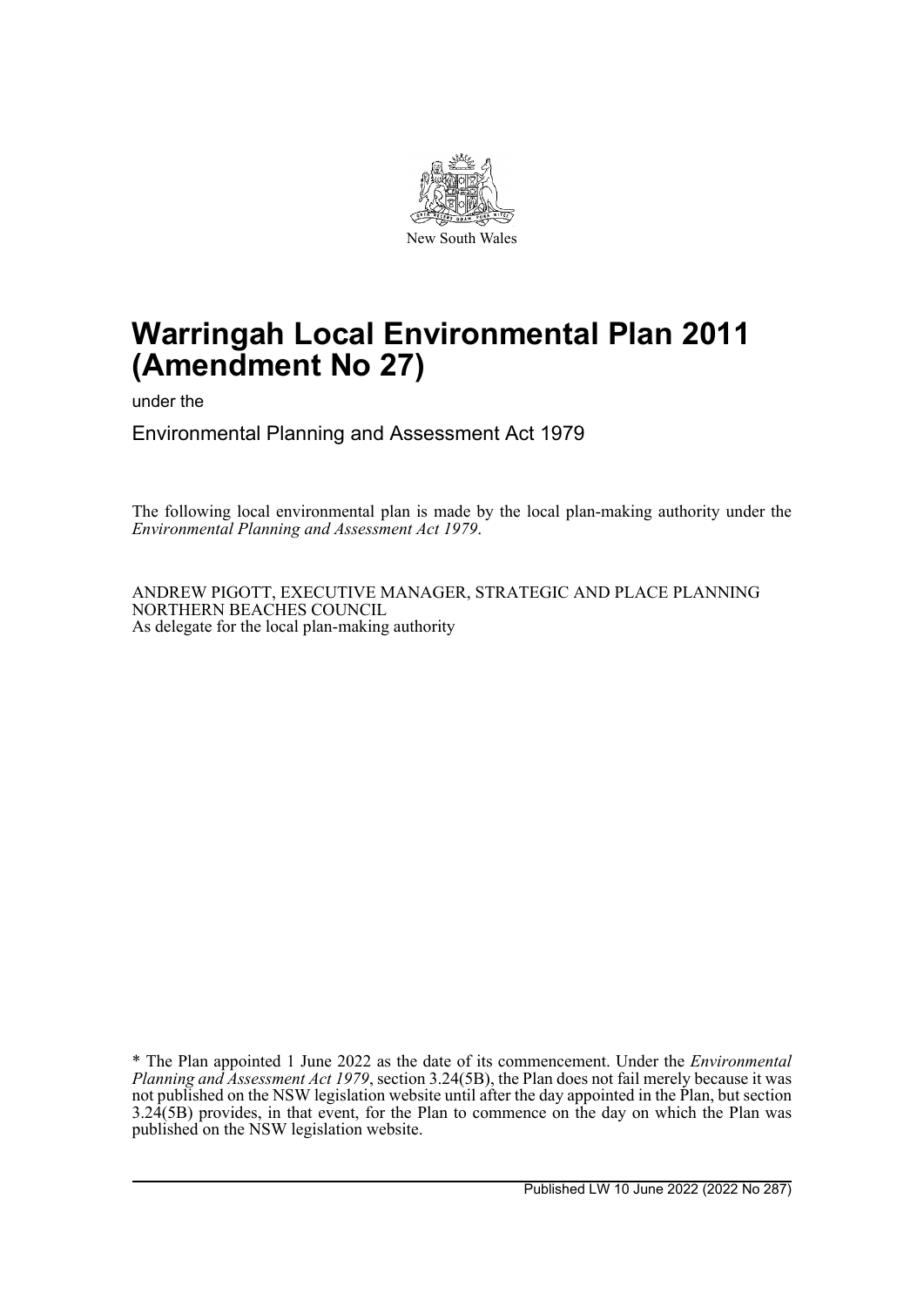# **Warringah Local Environmental Plan 2011 (Amendment No 27)**

under the

Environmental Planning and Assessment Act 1979

### **1 Name of Plan**

This Plan is *Warringah Local Environmental Plan 2011 (Amendment No 27)*.

### **2 Commencement**

This Plan commences on 1 June 2022 \* and is required to be published on the NSW legislation website.

#### **3 Land to which Plan applies**

This Plan applies to land to which *Warringah Local Environmental Plan 2011* applies, including certain land in Narrabeen.

#### **4 Maps**

The maps adopted by *Warringah Local Environmental Plan 2011* are amended or replaced, as the case requires, by the maps approved by the local plan-making authority on the making of this Plan.